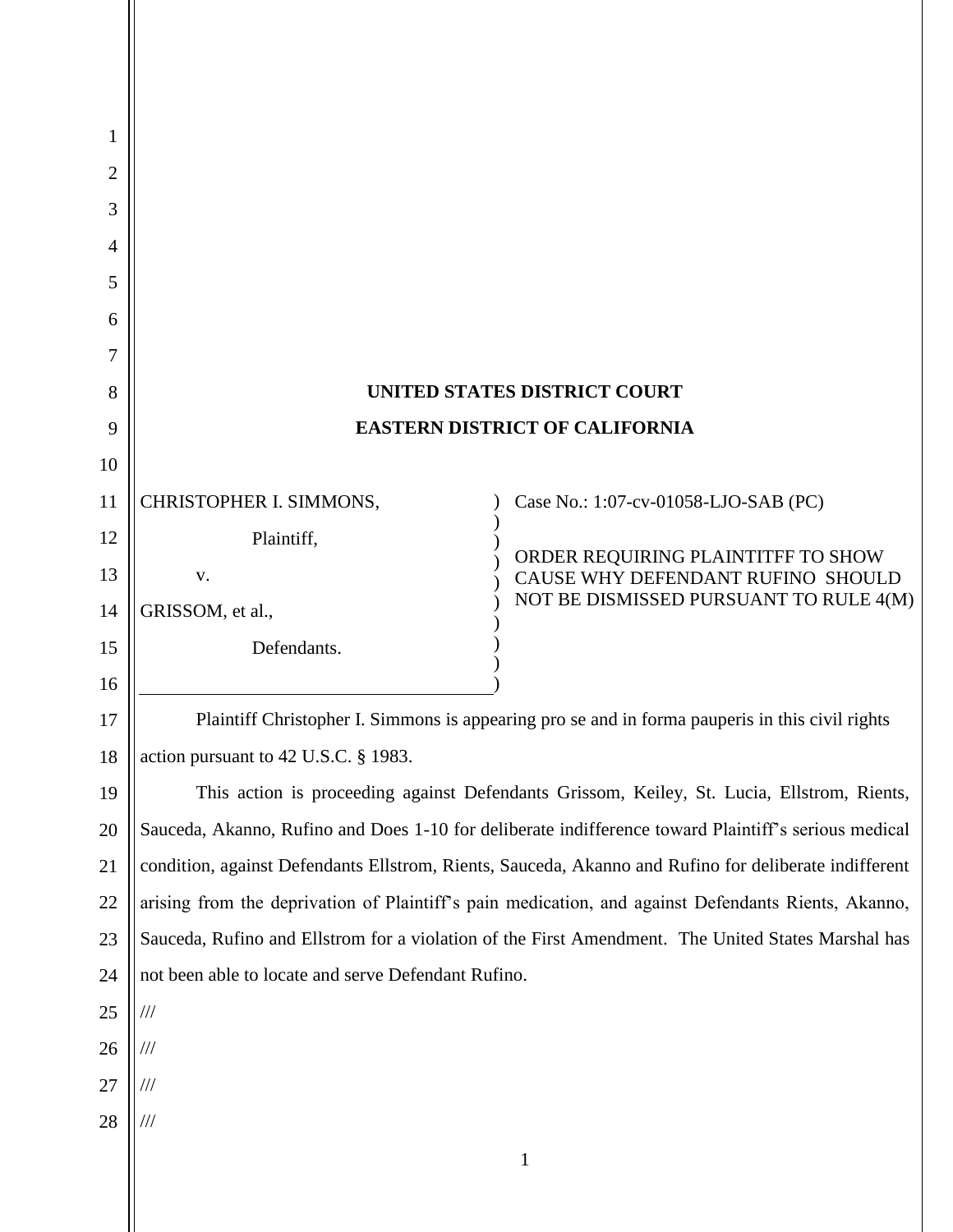Rule 4(m) of the Federal Rules of Civil Procedure provides:

[if] a defendant is not served within 120 days after the complaint is filed, the court—on motion or on its own after notice to the plaintiff—must dismiss the action without prejudice against that defendant or order that service be made within a specified time. But if the plaintiff shows good cause for the failure, the court must extend the time for service for an appropriate period.

Fed. R. Civ. P. 4(m).

In cases involving a plaintiff proceeding in forma pauperis, the United States Marshal, upon order of the Court, shall serve the summons and the complaint. 28 U.S.C. § 1915(d); Fed. R. Civ. P. 4(c)(3). "[A]n incarcerated pro se plaintiff proceeding in forma pauperis is entitled to rely on the U.S. Marshal for service of the summons and complaint and [he] should not be penalized by having his action dismissed for failure to effect service where the U.S. Marshal or the court clerk has failed to perform his duties." Walker v. Sumner, 14 F.3d 1415, 1422 (9th Cir. 1994) (internal quotations and citation omitted), abrogated on other grounds by Sandin v. Connor, 515 U.S. 472 (1995). "So long as the prisoner has furnished the information necessary to identify the defendant, the marshal's failure to effect service is automatically good cause...." Id. at 1422 (internal quotations and citation omitted). However, where a pro se plaintiff fails to provide the Marshal with accurate and sufficient information to effect service of the summons and complaint, the Court's sua sponte dismissal of the unserved defendants is appropriate. Id. at 1421-1422.

Here, the Marshal forwarded the service packet to a special investigator at the California Department of Corrections and Rehabilitation. The special investigator was unable to locate Defendant Rufino. Plaintiff shall be provided with an opportunity to show cause why Defendant Rufino should not be dismissed. Fed. R. Civ. P. 4(m). If Plaintiff either fails to respond to this order or responds but fails to show cause, Defendant Rufino shall be dismissed from this action.

///

///

///

///

///

2